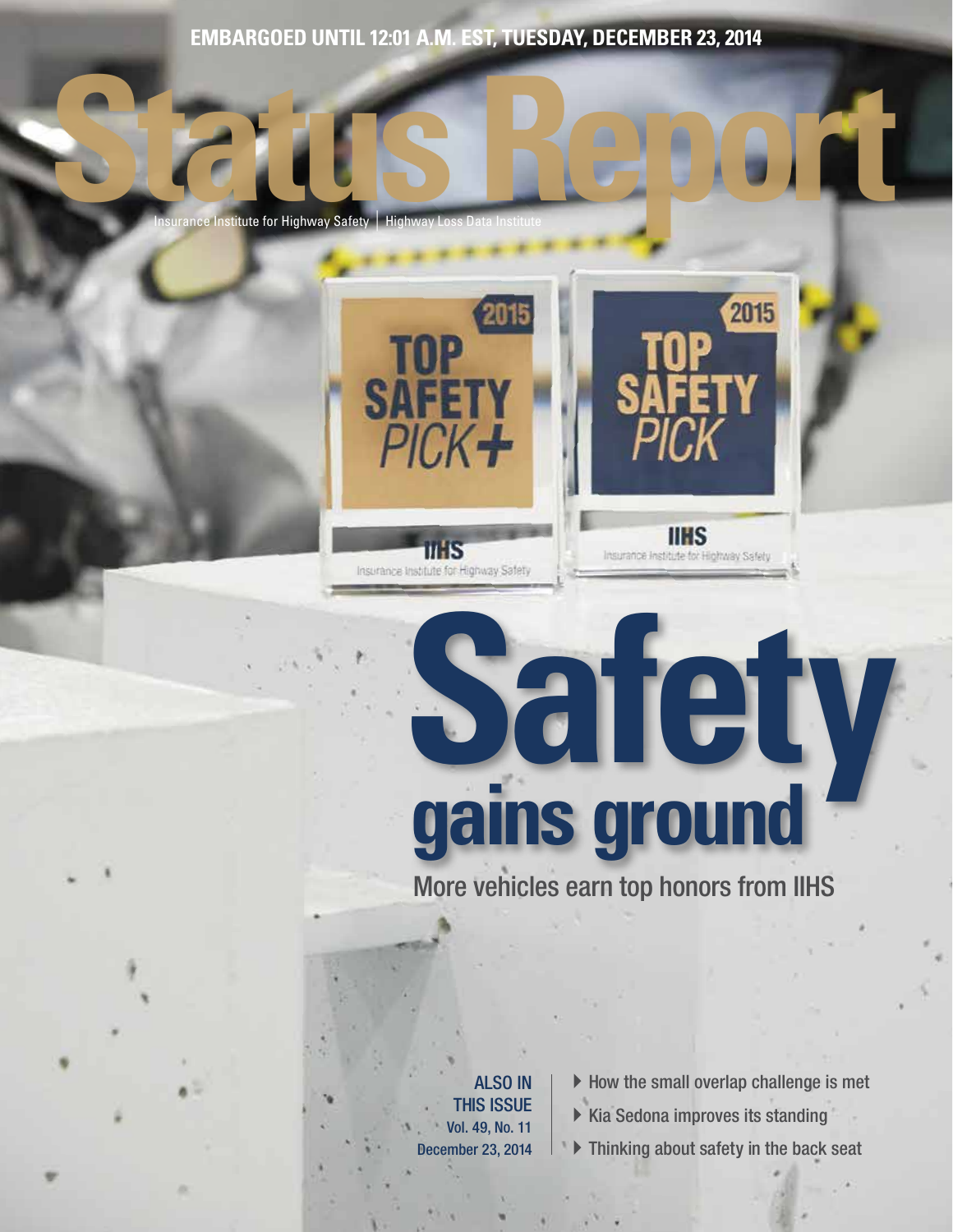The IIHS winners' circle for 2015 includes 71 vehicles, as manufacturers put stateof-the-art safety on more models.

In the number of vehicles earning either<br>of the Institute's two awards has<br>jumped to 71 from 39 this time last<br>year, giving consumers more choices for ophe number of vehicles earning either of the Institute's two awards has jumped to 71 from 39 this time last timum protection in crashes. The number of winners in the top tier — *TOP SAFETY PICK***+** — has increased by 11, despite a tougher standard for front crash prevention.

"This is the third year in a row that we are giving automakers a tougher challenge to meet," says IIHS President Adrian Lund. "The quest for *TOP SAFETY PICK* and *TOP SAFETY PICK***+** awards is driving improvement in the small overlap front crash test and getting manufacturers to offer automatic braking technology on more and more vehicles."

While the bar has been raised for *TOP SAFETY PICK***+**, the criteria for *TOP SAFETY PICK* are unchanged: a good or acceptable rating in the small overlap front test and a good rating in each of the Institute's four other crashworthiness evaluations — moderate overlap front, side, roof strength and head restraints (see *Status Report*, Dec. 19, 2013, at iihs.org). The 2015 *TOP SAFETY PICK***+** designation is awarded to vehicles that meet those criteria and also have an available front crash prevention system that earns an advanced or superior rating.

TOP<br>SAFETY

 $PICK +$ 

**IIHS** 

Insulation Institute for Highway Safety

For 2014, vehicles could qualify for *TOP SAFETY PICK***+** with only a basic rating for front crash prevention. Warning systems that meet the National Highway Traffic

Safety Administration's performance criteria but don't include autobrake qualify for a basic rating. For an advanced or superior rating, vehicles must stop or slow down without driver intervention before hitting a target in IIHS tests at 12 mph, 25 mph or both (see *Status Report*, Sept. 27, 2013).

**IIHS** 

Insurance Institute for Highway Safety

2015

As a result of the change in criteria for 2015, 15 vehicles that qualified for 2014 *TOP SAFETY PICK***+** are now simply *TOP SAFETY PICK* winners. In all, there are 33 *TOP SAFETY PICK***+** winners and 38 *TOP SAFETY PICK* winners.

"Although forward collision warning on its own is a valuable feature, we decided to tighten our criteria to encourage manufacturers to offer autobrake. Systems that don't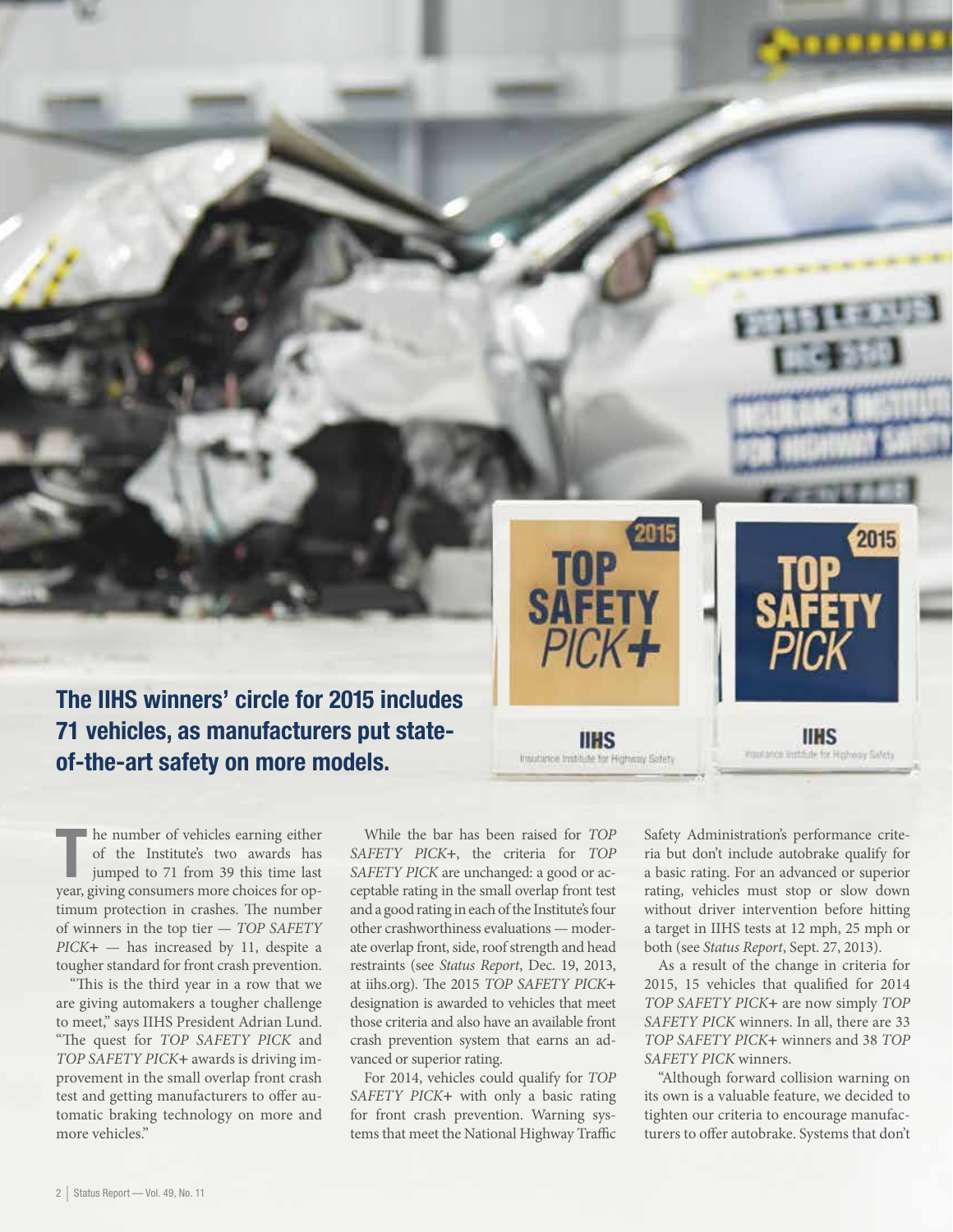

2015 Lexus RC 350

require a driver response to avoid or mitigate a crash have the most potential for reducing crashes," Lund says. "Nevertheless, the models that are losing their plus signs are still great choices for safety, as are all the *TOP SAFETY PICK* winners."

#### Meeting the small overlap challenge

Most vehicles produced in recent years have had little trouble with the Institute's moderate overlap front, side, roof strength and head restraint tests. The small overlap front test, which replicates what happens when the front corner of a vehicle collides with another vehicle or an object such as a tree or a utility pole, represented a new hurdle when it was introduced in 2012 (see *Status Report*, Aug. 14, 2012). The test is difficult because the crash forces bypass most of a vehicle's energy-absorbing structure. But small overlap crashes are common in the real world, so the Institute wanted to push manufacturers to look for solutions.

## 2015 IIHS TOP SAFETY PICK+

### 2015 IIHS TOP SAFETY PICK

| <b>Minicars</b>                           |                                                                                                                                              | <b>Chevrolet Spark</b><br>Honda Fit                                                                                                                                   |                                                                                                                                                                                                                          |  |
|-------------------------------------------|----------------------------------------------------------------------------------------------------------------------------------------------|-----------------------------------------------------------------------------------------------------------------------------------------------------------------------|--------------------------------------------------------------------------------------------------------------------------------------------------------------------------------------------------------------------------|--|
| Small<br>cars                             | Lexus CT 200h<br>built after September 2014<br>Mazda 3<br>Subaru Impreza<br><b>Subaru XV Crosstrek</b><br><b>Toyota Prius</b>                | <b>Chevrolet Volt</b><br>Dodge Dart<br>Ford C-Max Hybrid<br><b>Ford Focus</b><br>Honda Civic 2-door<br>Honda Civic 4-door<br>Hyundai Elantra sedan<br><b>Kia Soul</b> | Mini Cooper Countryman<br>Mitsubishi Lancer except<br><b>Ralliart and Evolution models</b><br><b>Scion FR-S</b><br>Scion tC<br><b>Subaru BRZ</b><br><b>Subaru WRX</b><br>Volkswagen Golf 4-door<br>Volkswagen GTI 4-door |  |
| Midsize<br>moderately<br>priced cars      | Chrysler 200<br>Mazda 6<br><b>Subaru Legacy</b><br><b>Subaru Outback</b><br><b>Toyota Camry</b><br><b>Toyota Prius v</b>                     | <b>Chevrolet Malibu</b><br><b>Ford Fusion</b><br>Honda Accord 2-door<br>Honda Accord 4-door<br>Hyundai Sonata<br>Kia Optima                                           | Nissan Altima<br>Volkswagen Jetta<br><b>Volkswagen Passat</b>                                                                                                                                                            |  |
| Midsize<br>luxury/<br>near-luxury<br>cars | <b>Acura TLX</b><br>Audi A3<br><b>BMW 2 series</b><br>Infiniti 050<br><b>Volvo S60</b><br>Volvo V60                                          | <b>Lincoln MKZ</b>                                                                                                                                                    | Except for Volvo models,<br>vehicles only qualify for<br>TOP SAFETY PICK+ when<br>equipped with optional front<br>crash prevention systems.<br>For information about how<br>each 2015 winner rates for                   |  |
| Large<br>family car                       |                                                                                                                                              | <b>Toyota Avalon</b>                                                                                                                                                  | small overlap front crash<br>protection and front crash<br>prevention, see Status Report<br>online at iihs.org/Status<br>Report. For all ratings for<br>individual vehicles see<br>iihs.org/ratings.                     |  |
| Large<br>luxury cars                      | <b>Acura RLX</b><br><b>Hyundai Genesis</b><br>Infiniti 070<br>except V-8 4WD<br>Lexus RC<br><b>Mercedes-Benz E-Class</b><br><b>Volvo S80</b> |                                                                                                                                                                       |                                                                                                                                                                                                                          |  |
| Small<br><b>SUVs</b>                      | Honda CR-V<br>Mazda CX-5<br>Mitsubishi Outlander<br><b>Subaru Forester</b>                                                                   | Mitsubishi Outlander Sport<br>Nissan Rogue<br><b>Toyota RAV4</b><br>built after November 2014                                                                         |                                                                                                                                                                                                                          |  |
| Midsize<br><b>SUVs</b>                    | <b>Toyota Highlander</b>                                                                                                                     | <b>Chevrolet Equinox</b><br><b>GMC Terrain</b><br>Nissan Pathfinder                                                                                                   |                                                                                                                                                                                                                          |  |
| Midsize<br>luxury<br><b>SUVs</b>          | <b>Acura MDX</b><br><b>Lexus NX</b><br><b>Mercedes-Benz M-Class</b><br>Volvo XC60                                                            | Infiniti QX60                                                                                                                                                         |                                                                                                                                                                                                                          |  |
| <b>Minivans</b>                           | <b>Toyota Sienna</b>                                                                                                                         | <b>Honda Odyssey</b><br>Kia Sedona                                                                                                                                    |                                                                                                                                                                                                                          |  |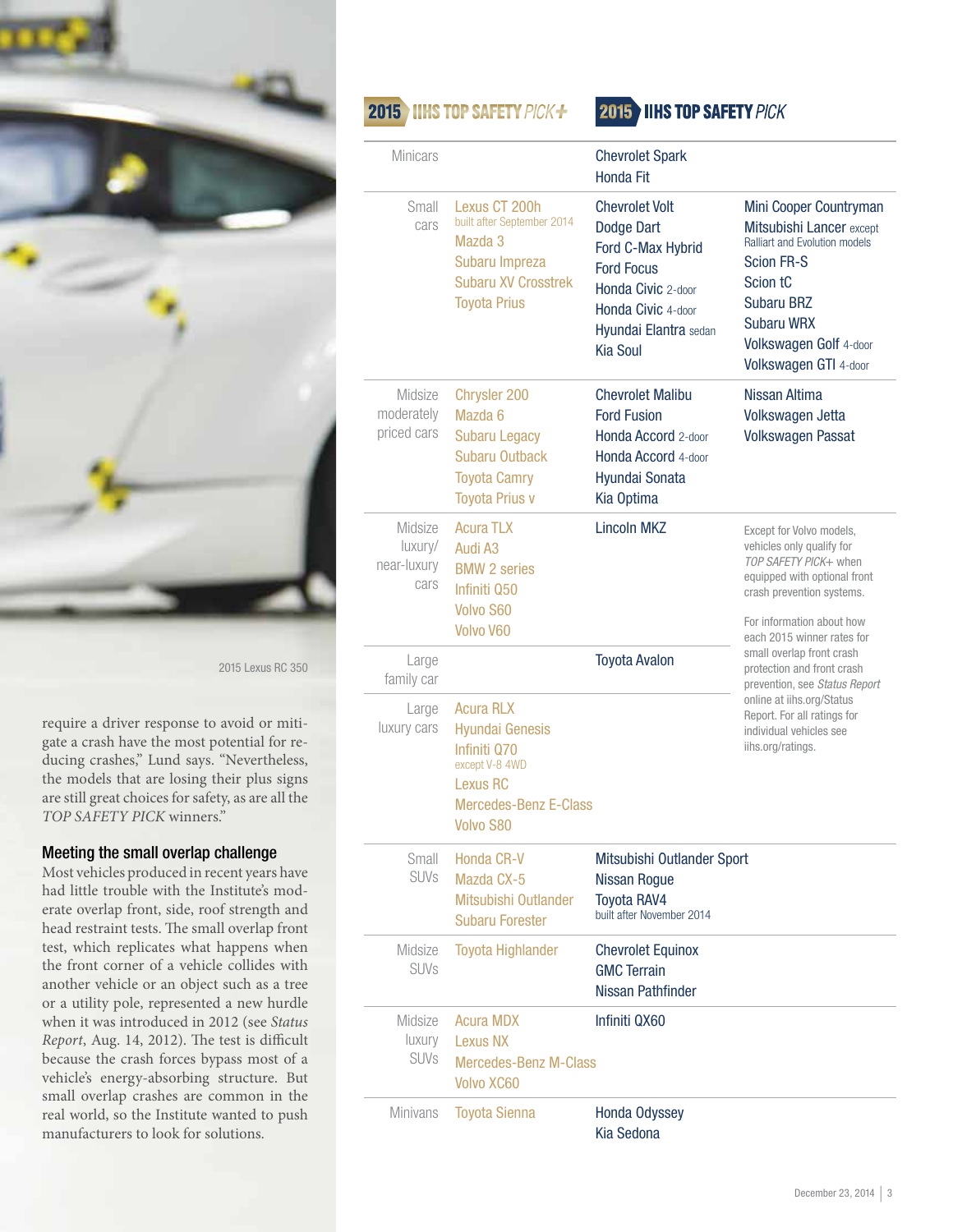## **How vehicles are changing for better small overlap protection**

As manufacturers have sought to improve their ratings, three main strategies have emerged for improving protection in IIHS small overlap front tests: strengthening the occupant compartment, adding new structures to engage the barrier and creating an additional load path for crash forces.

IIHS researchers identified these types of structural changes in a study of 36 models evaluated since the small overlap test program began in 2012. They found that these modifications work best in combination with each other and that, because they affect dummy movement, they often necessitate changes in the restraint system as well.

The most basic change is to strengthen the occupant compartment, and on nearly every vehicle studied at least one part of the door frame was beefed up.

Extending the bumper and adding engagement structures allow some vehicles to move sideways away from the barrier after striking it. When



this happens the dummy experiences less change in velocity but ends up further to the left side of the vehicle, increasing the risk that the head could miss the front airbag if the safety belts and airbags aren't modified to better control the dummy's movement.

Among the vehicles whose structures held up best were those that have reinforced side frames tied into the main frame rail, providing an additional load path. Without such measures, crash forces generally go directly into the front wheel, suspension system and firewall. Major intrusion into the occupant compartment typically results.

One common problem in the small overlap front test is that the steering column moves to the right. When this happens, the front airbag moves as well, and the dummy's head slides off the left side of the airbag. In a few of the modified vehicles, this was addressed by changes explicitly meant to limit steering column motion. In others, reduced intrusion of the door frame and instrument panel was enough to increase steering column stability.

For a copy of "Structural design strategies for improved small overlap crashworthiness performance," by B.C. Mueller et al., email publications@iihs.org.



For 2013, IIHS continued to award *TOP SAFETY PICK* to vehicles that earned good ratings in the four older tests, regardless of their small overlap ratings. Those with good or acceptable small overlap ratings earned *TOP SAFETY PICK***+**. Only 13 vehicles managed it at the beginning of the award year (see *Status Report*, Dec. 20, 2012).

Since then, automakers have steadily increased the number of good or acceptable small overlap ratings by factoring in the test when they redesign a vehicle or introduce a new model and by making modifications to the structure and airbags between redesigns.

The Honda CR-V, a 2015 *TOP SAFETY PICK***+** winner, is an example of a vehicle that was successfully modified for improved protection. Previously, the small SUV earned a marginal rating when it was tested in 2012. The structure didn't hold up, with intrusion into the driver space exceeding 1 foot. The dummy's head barely contacted the front airbag before sliding off as the steering column moved to the right.

Honda made changes to the vehicle's front-end structure, occupant compartment and restraint system for the 2015 model year. In the most recent test, maximum intrusion was 5 inches at the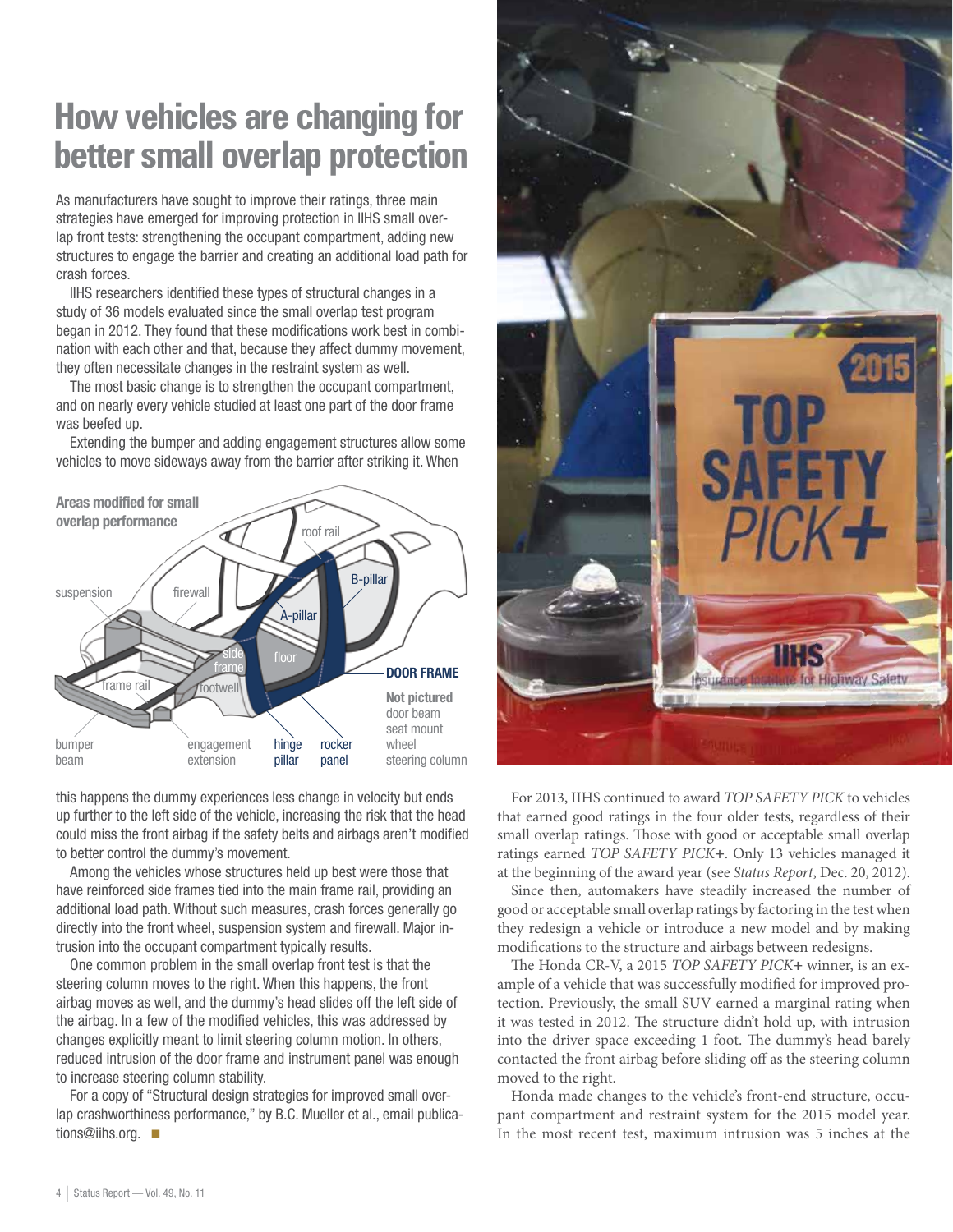

parking brake pedal, and the dummy's head remained on the front airbag until rebound. Today's CR-V earns a good rating.

The Toyota Prius v, which also earns *TOP SAFETY PICK***+**, saw even greater improvement. The midsize car had been one of the worst performers ever in the small overlap test. In 2012, the structure collapsed, and the dummy's head hit the instrument panel and ended up between the side curtain airbag and the door. Measures taken from the dummy showed left hip and lower leg injuries were very likely.

After the structure was improved and the side curtain airbag was lengthened, the 2015 Prius v performed well all-around, with low levels of intrusion, good restraint performance and low injury measures.

Manufacturers are employing some common strategies when it comes to beefing up structure for small overlap protection (see sidebar). In the CR-V's case, the door frame was strengthened and the side frame under the fender was reinforced. The beefed-up side frame ties into the main frame rail, producing an additional load path for energy absorption. On the Prius v, the front bumper was extended and the door frame strengthened. In addition, structure was added to better tie the door-hinge pillar to the frame rail.

## **Kia Sedona is 2nd minivan to rate good in small overlap test**

When the Institute released small overlap results for minivans in November, the results were disappointing, with three models performing poorly (see Status Report, Nov. 20, 2014, at iihs.org). At that time, the Honda Odyssey was the only minivan to earn a good rating in the test. Now the 2015 Kia Sedona joins the Odyssey at the top of the list.

The 2015 Sedona was tested twice, and the good rating is based on the second test. In the first test, the vehicle didn't perform well because the driver door opened. Doors should remain closed in a crash because an open door increases the risk of ejection. In the Sedona's case, the door also performs an important structural function, so the level of crush ended up being much worse than it would have been had the door remained closed.



The doors of most late-model vehicles automatically lock when the vehicle is in gear or reaches a certain speed. In some cases, the feature can be disabled by the consumer. For those vehicles, the Institute's policy is to unlock the doors for the test.

After the Sedona's first test, Kia told IIHS that the door-locking function would be changed so that consumers could no longer turn it off. Sedonas built after November have the new setting, and the company is planning a service campaign to change this on earlier 2015 Sedonas.

In light of the change, IIHS conducted the second test with the doors locked. This time all doors remained closed, resulting in the good rating.

The new Sedona is a TOP SAFETY PICK winner, with good ratings in all the other crashworthiness tests, including roof strength. The previous generation had poor roof strength. The Sedona's optional front crash prevention system earns a basic rating.  $\blacksquare$ 

#### Front crash prevention spreads

The list of 2015 *TOP SAFETY PICK***+** winners shows how quickly front crash prevention systems with autobrake are spreading. In total, there are 27 superior-rated 2015 models and 33 with an advanced rating. (Some of those vehicles don't qualify for *TOP SAFETY PICK***+**  because they don't meet all the crashworthiness criteria.)

Most of the *TOP SAFETY PICK***+** winners earn the award only when equipped with optional front crash prevention systems. However, when not equipped, they still meet the crashworthiness criteria for *TOP SAFETY PICK*.

Currently, only three automakers offer standard front crash prevention systems. Volvo models have standard City Safety, a low-speed autobrake system. The Mercedes-Benz C-Class and E-Class have a warning and autobrake system, but the standard autobrake components haven't been tested yet. The Mercedes-Benz M-Class and CLA and the Acura RLX offer standard warning systems. All these vehicles are available with optional systems that earn higher ratings than the standard equipment. The CLA, which earns an advanced rating with its optional system, hasn't been tested for crashworthiness.  $\blacksquare$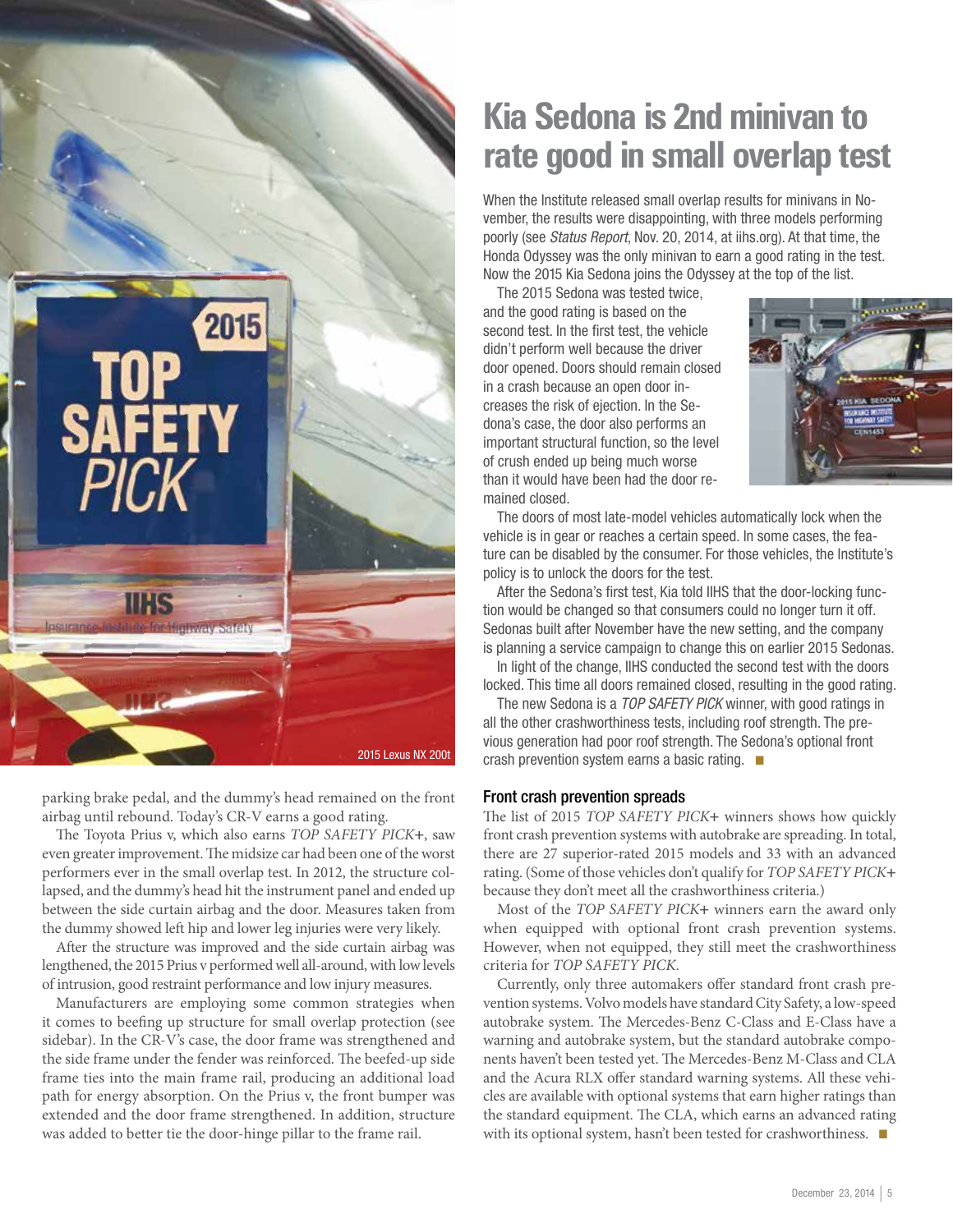## **Laying the groundwork for safety improvements for back-seat occupants**

Restraint system changes might make sitting in back even safer, especially for adults

When it comes to advances in occu-<br>pant protection, the front seat has<br>gotten much of the attention while pant protection, the front seat has vehicle restraint system improvements for people who ride in back haven't kept pace. A new study by the Institute and The Children's Hospital of Philadelphia examines the characteristics of back-seat occupants injured in crashes in late-model vehicles to help zero in on ways to make rear seats safer.

Researchers analyzed real-world data on crashes during 2007-12 involving restrained occupants in the front and rear rows of 2000 and newer model passenger vehicles. Data were taken from two federal crash databases, the National Automotive Sampling System-Crashworthiness Data System (NASS-CDS) and the Fatality Analysis Reporting System (FARS). The former is a nationally representative sample of police-reported tow-away crashes on public roads, while the latter is a census of all crashes on public roads resulting in a fatality within 30 days of the crash.

Among all passenger vehicle occupants in crashes during 2007-12, 12 percent were

Enhancing safety in the rear seat, where children and adults alike sit, is challenging. Vehicle designers have to be sure that changes that help one group won't harm another or interfere with the installation of child restraints.

seated in back. Children younger than age 13 accounted for 56 percent of back-seat occupants, teenagers ages 13-19 made up 19 percent, and adults accounted for 21 percent of occupants in the back.

Although more than half of rear-row occupants were younger than 13, they accounted for only 19 percent of serious injuries in crashes and 24 percent of crash deaths. Adults were overrepresented among rear-row occupants with serious or fatal injuries, and they had lower rates of restraint use. Only 70 percent of 20-54 year-olds and 86 percent of people 55 and older were restrained. This compares with 99 percent of infants, 96 percent of 4 to 8 year-olds and 93 percent of 9 to 12 year-olds.

Restraint use is an important risk factor for injury. The risk of serious injury was nearly 8 times higher among unrestrained rear-row occupants as compared with those using restraints.

The relative risk of death was lower for restrained children up to age 8 in the rear compared with front passengers but was higher for restrained children ages 9 to 12 seated in back. It's not clear that the front seat is safer for preteens. The finding could be due to sparse data on kids this age seated in front. Among occupants ages 13 to 54, researchers couldn't find evidence of a difference in death risk in the rear compared with the front seat.

Belted adults age 55 and older seated in the back had the highest risk of any age

group of sustaining a serious or fatal injury in a crash, and they had a higher relative risk of death when seated in the back as compared with the front. The finding is consistent with previous research indicating that adults in the rear are more likely than adults in the front to sustain chest injuries, along with some evidence of an elevated risk of head and neck injuries for restrained women seated in the rear compared with the front (see *Status Report*, Feb. 20, 2014, at iihs.org).

After controlling for occupant age and gender, the relative risk of death for restrained rear occupants was significantly higher than that of front occupants in model 2007 and newer vehicles and significantly higher in rear and right-side impact crashes.

"That doesn't mean that the rear seat in newer vehicles is less safe than in older model vehicles," says Anne McCartt, the Institute's senior vice president of research and one of the authors of the study. "The risk of fatal injury for rear occupants is similar across all of the model years we examined. Instead, the disparity reflects the fact that the front seat is getting safer."

Consumer crash-test information programs largely focus on drivers and front-seat passengers because that's where most people ride and most deaths occur in crashes.

"Enhancing safety in the rear seat, where children and adults alike sit, is challenging," says Dr. Dennis Durbin, director of the Office of Clinical and Translational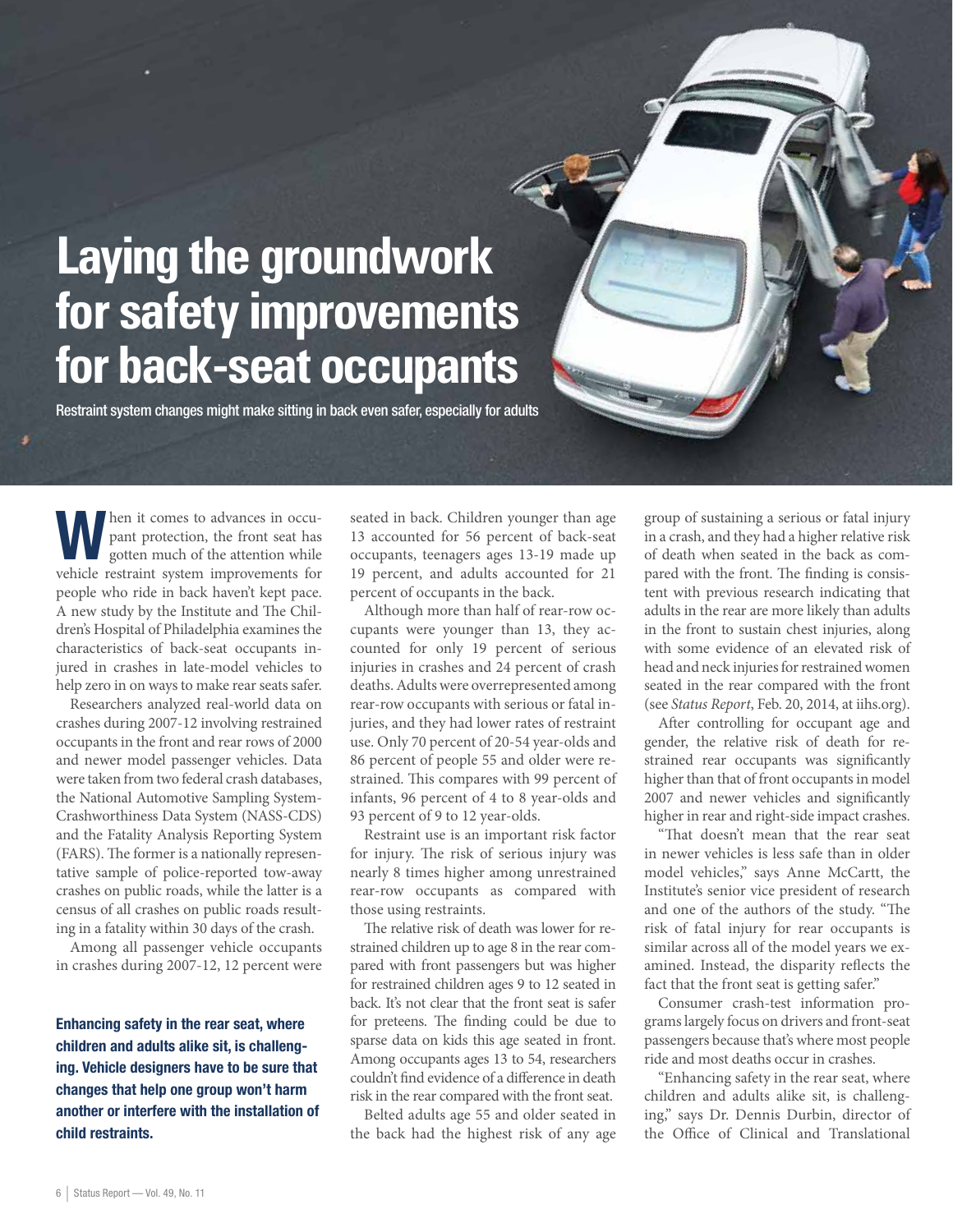Research at The Children's Hospital of Philadelphia Research Institute and the main author of the study. "You have to be sure that changes that help one group won't harm another or interfere with the installation of child restraints."

The study's findings suggest that rear-seat occupants could benefit from some of the same technologies used to protect drivers and front passengers. Front airbags, side airbags and knee airbags, plus features that ready safety belts when a crash is imminent and limit the amount of energy that is transferred to an occupant are among these innovations.

Belt pretensioners tighten up slack when triggered by vehicle sensors and retract the belt almost instantly in a crash. Load limiters manage the force that belts apply to occupants' chests in a crash by allowing some of the webbing to spool out when the forces exceed levels that can cause injuries.

There is some question about the benefits of load limiters. Prior IIHS research on front-seat occupants has indicated in certain severe crashes, including small overlap front crashes, shoulder belts with load limiters may spool out too much, allowing occupants to move enough to strike hard surfaces inside the vehicle (see *Status Report*, Oct. 13, 2007).

Another option would be to develop advanced restraint systems tailored for the back seat, such as inflatable safety belts. Ford offers optional inflatable belts in certain rear seats of the Ford Explorer, F-150 SuperCrew, Fusion, Flex and Taurus, plus the Lincoln MKT and MKZ. Inflatable belts also are available on the Mercedes S-Class.

When deployed, inflatable belts aim to reduce chest injuries by distributing crash forces more widely over the body than with conventional belts. The inflated belt also provides support for the head and neck to prevent excessive motion. When vehicle sensors determine that a severe collision is occurring, the belt's airbag fills with cold compressed gas and expands sideways across the occupant's body.

Side curtain airbags protect people in the back in side crashes, and in front crashes some cars deploy one or both side curtains, depending on the crash angle. There are no vehicles on the market with rear-seat airbags for protection in a full-front crash. The Scion iQ microcar has a rear-window curtain airbag that deploys in a rear crash.





For belted teens and adults up to age 54, sitting in back is no riskier than sitting in the front seat, the study found. However, things change after age 55. Adults this age and older had the highest risk of any age group of sustaining a serious or fatal injury in a crash, and they had a higher relative risk of death when seated in back as compared with the front. The findings suggest a need for advanced restraint systems tailored for the back seat, such as inflatable safety belts (left) like the ones Ford and Mercedes offer on some models.

Under current regulations, the performance of restraint systems for rear seats in frontal impacts is evaluated only in static tests, not crash tests. Assessing the risk of injury to rear-seat occupants isn't required, and IIHS and government crashworthiness programs focus on evaluating occupant protection for people seated in front. In contrast, vehicle evaluation programs in Australia, China, Europe and Japan take into account protection for children in crash tests.

The National Highway Traffic Safety Administration is weighing changes to the New Car Assessment Program to focus on rearseat restraint system performance. Options include creating a crashworthiness rating for rear-seat child occupant protection and running frontal tests using a 5th percentile hybrid III dummy representing a 108-pound, 5-foot tall woman or child seated in back.

Extending safety belt laws to back-seat occupants also could help. In states that require belt use in all seating positions, 84 percent of back-seat passengers ages 8 and older were observed using safety belts in 2012, compared with 67 percent of backseat passengers in states that require only front-seat belt use, a federal National Occupant Protection Use Survey found. Primary belt laws also encourage people to buckle up. Under a primary law, a police officer can stop a driver solely because they or their passengers aren't using belts. Thirtythree states and the District of Columbia have primary belt laws, but only 16 of these states cover back-seat occupants, too.

For a copy of "Rear seat safety: variation in protection by occupant, crash and vehicle characteristics" by D.R. Durbin et al., email publications@iihs.org.  $\blacksquare$